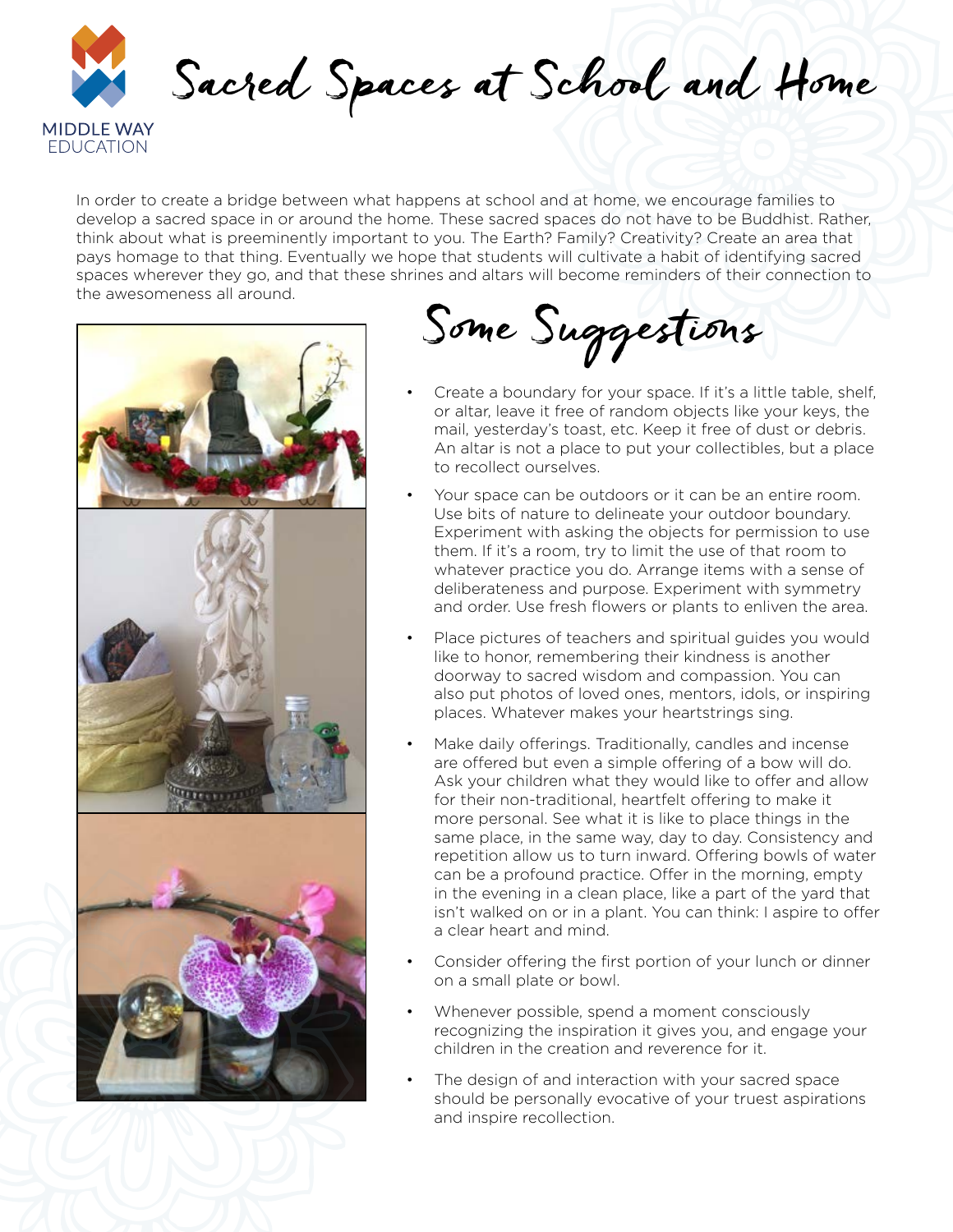Contemplations on Sacred Spaces

## Everything is Sacred

At Middle Way, we seek to connect to the word "sacred" in a meaningful way, and to explore how it applies to our daily lives and the lives of our children.

Sacred can simply mean something that is worthy of awe and respect. From a certain point of view, the whole world is awesome, and therefore all things and situations are worthy of respect. We can also say that sacredness is a type of awareness, an immediate sense of presence, free of concepts. Ultimately there is no such thing as the sacred "over here" and the non-sacred "over there." Sacredness is the natural and ever-present condition of things, but often this becomes obscured by our habitual ways of thinking.

The American poet and activist Wendell Berry writes, "There are no unsacred places; there are only sacred places and desecrated places." We all know desecration when we see it. But obvious desecration is the product and accumulation of many smaller acts of desecration, moments of forgetting that there is no separation between us and the world around us. The illusion of separation is at the root of desecration, and takes us out of connection and into the lonely world of our preconceptions. Living in a bubble, we no longer appreciate our interconnectedness with all things. The sacred is forgotten, and we are left with only the little bubble of our habits and projections. How disappointing!



Cultivating a Sense of Sacred

How do we begin to see through these habits and return to a sense of awe and interconnection? How do we cultivate a genuine respect for our surroundings? How can we step out of the stream of our speedy compulsive thinking and into the fresh and immediate space of the sacred?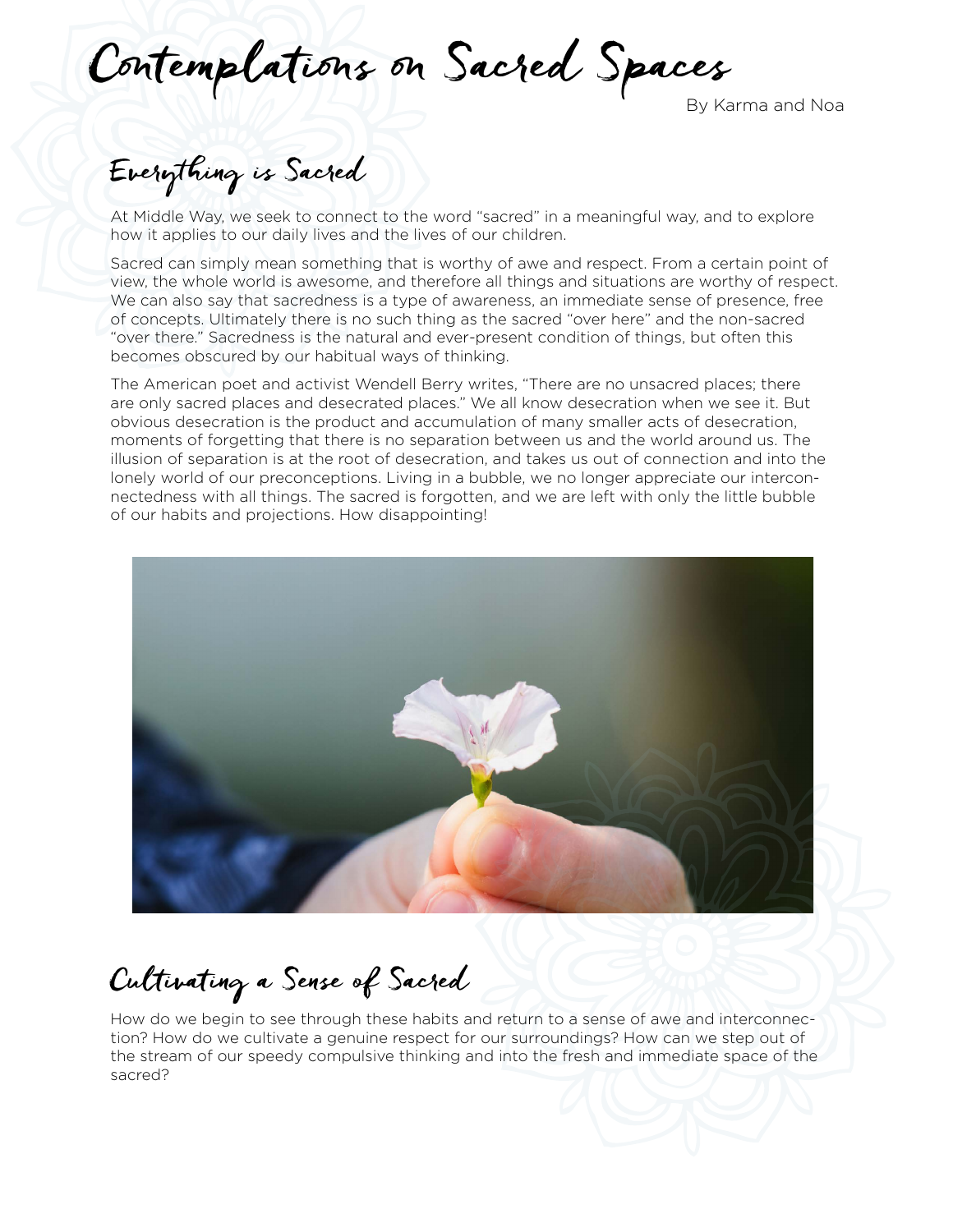We can start where we are. There is little to be gained by imposing a preconceived idea of sacredness onto our experience and our environment. Acting with empty religiosity or fetishizing "sacred moments" and "sacred spaces" is only going to create more habits and concepts. If we shed those expectations and accept the messy and chaotic inner and outer worlds we inhabit, we begin to re-enter sacred space.

From a Buddhist perspective, what obscures our awareness of ever-present sacredness is just our thoughts. Our concepts and the habits that form around them create the bubble of "me" and "my world," and we hold on to this bubble because we are uneasy about what would happen if it popped. By stepping into a sacred space, we invite our bubble to pop. In return, we are rewarded with something far greater than a bubble, and something far more secure. We see things as they truly are without the noise of grasping and conceptualizing.

This return to sacredness can always happen on the spot, no matter how chaotic our mind may be. A single moment of awareness in the midst of the mess and hassles of daily life is all it takes to come back. The simple recognition of our mind and environment is enough to make them sacred, no matter how difficult it may be. In fact, the more chaotic things are, the more we have available to offer and release, and the more fully we can enter into sacred presence.

Setting a Boundary



There is no boundary for the sacred, it's always right here, but we often fail to notice it and end up feeling separate from it. One way to reconnect is through the technique of setting up an altar or shrine. It is a very useful artifice to establish a threshold and say "this space is special" and to create rituals and rules that apply to what happens within that space. A boundary can help remind children and adults to slow down, be present, and appreciate the beauty and stillness that come from being fully present.